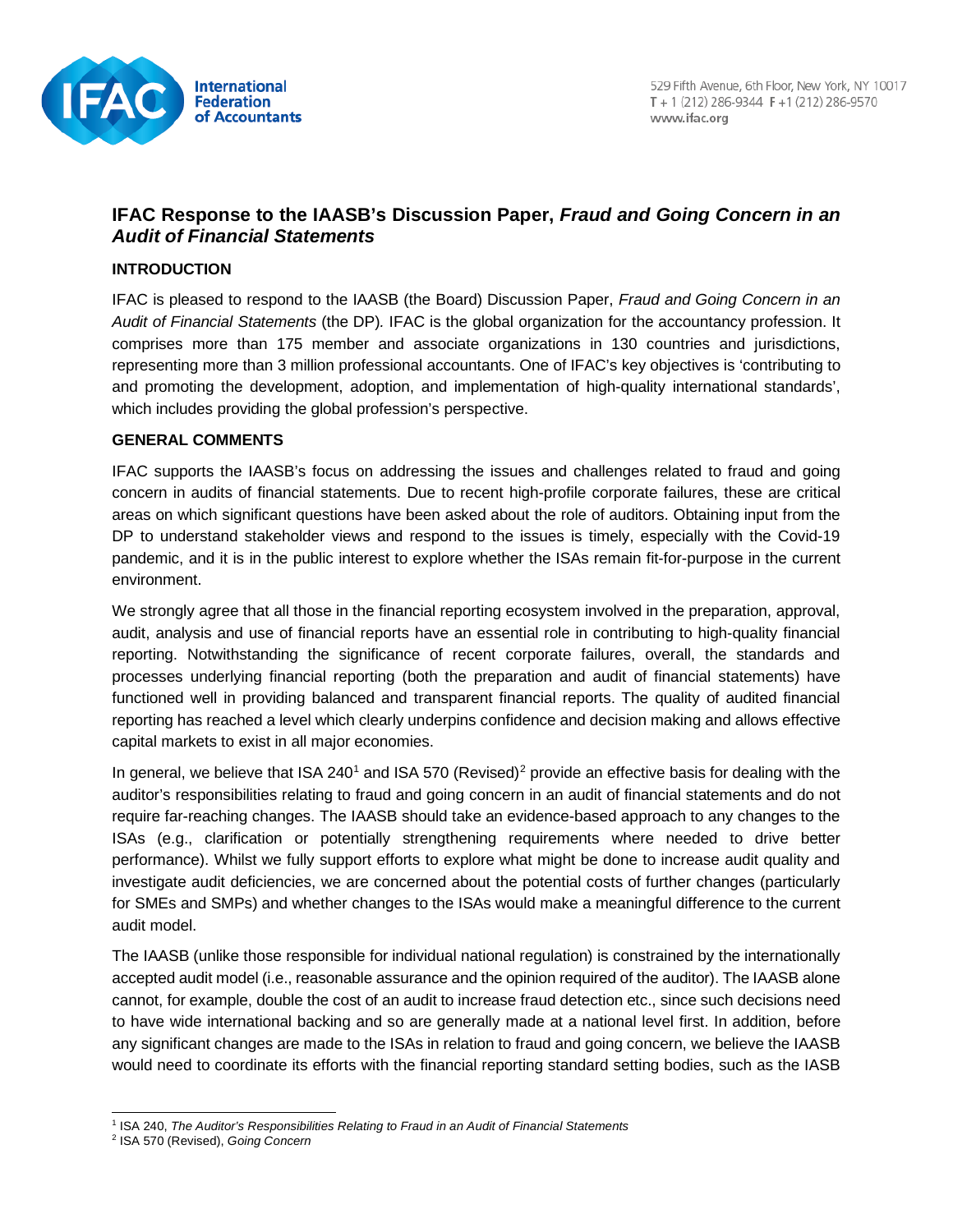(e.g., exploring enhanced disclosures on internal controls relating to fraud and various aspects of the IFRS requirements on going concern).

In our opinion, changing the standards to include more requirements and be more rules-based is also not a solution to any issues that relate to the "performance gap." Indeed, it may even have the opposite effect if auditors focus overly on complying with the letter of the requirements, rather than the principles. These are not new issues and to help address issues around inconsistent application of the ISAs, we consider that the focus should be on training and support for practitioners, including consideration of nonauthoritative guidance.

We believe that a key issue with the expectation gap is around education of external users/stakeholders to have an appropriate understanding of audit and assurance engagements (the "knowledge gap"). We agree that the IAASB cannot solve the issue of the expectation gap alone. Addressing this issue effectively calls for looking across the participants in the corporate reporting ecosystem, including preparers of reports, audit committees, directors, and management. It is important other stakeholders consider whether addressing gaps in the expectations placed on audit might require broader changes, including a more rigorous approach to the accountability of company management for high quality financial reporting processes and internal controls. An organization's policies and procedures for whistleblowing will also be an important component of detecting and dealing with fraud.

In general, we consider the IAASB's focus should be on:

- Providing leadership and initiatives focused on audit as a valued service (e.g., importance of insights from the audit process) and narrowing the expectation gap ("knowledge gap"). One of the key public interest roles for the IAASB is to be open and transparent to stakeholders about the realities of what an audit can achieve and what it cannot under the current model, given the constraints in terms of time and cost.
- Taking an evidence-based approach to changes to the ISAs and ensuring they remain both principle and risk-based and retain the alignment with requirements under the applicable financial reporting framework. The exploration of additional reporting to management and those charged with governance (TCWG) may have the benefit of fostering better two-way communication, potentially improving audit quality. However, more detailed external reporting by the auditor is more contentious as the auditor may either be seen in hindsight as justifying a bad decision if things go wrong, or potentially falsely blowing the whistle on going concern or fraud that might have turned out to not be as severe after all.
- Exploring the need for (and potential development of) assurance standards for (voluntary or required in some jurisdictions) assurance engagements that could focus on the detection of fraud or going concern issues, in addition to the audit.

#### **DETAILED COMMENTS**

We have outlined our responses to the questions (in bold) in the DP below.

#### **Overall Questions**

**1) In regard to the expectation gap (see Section I):**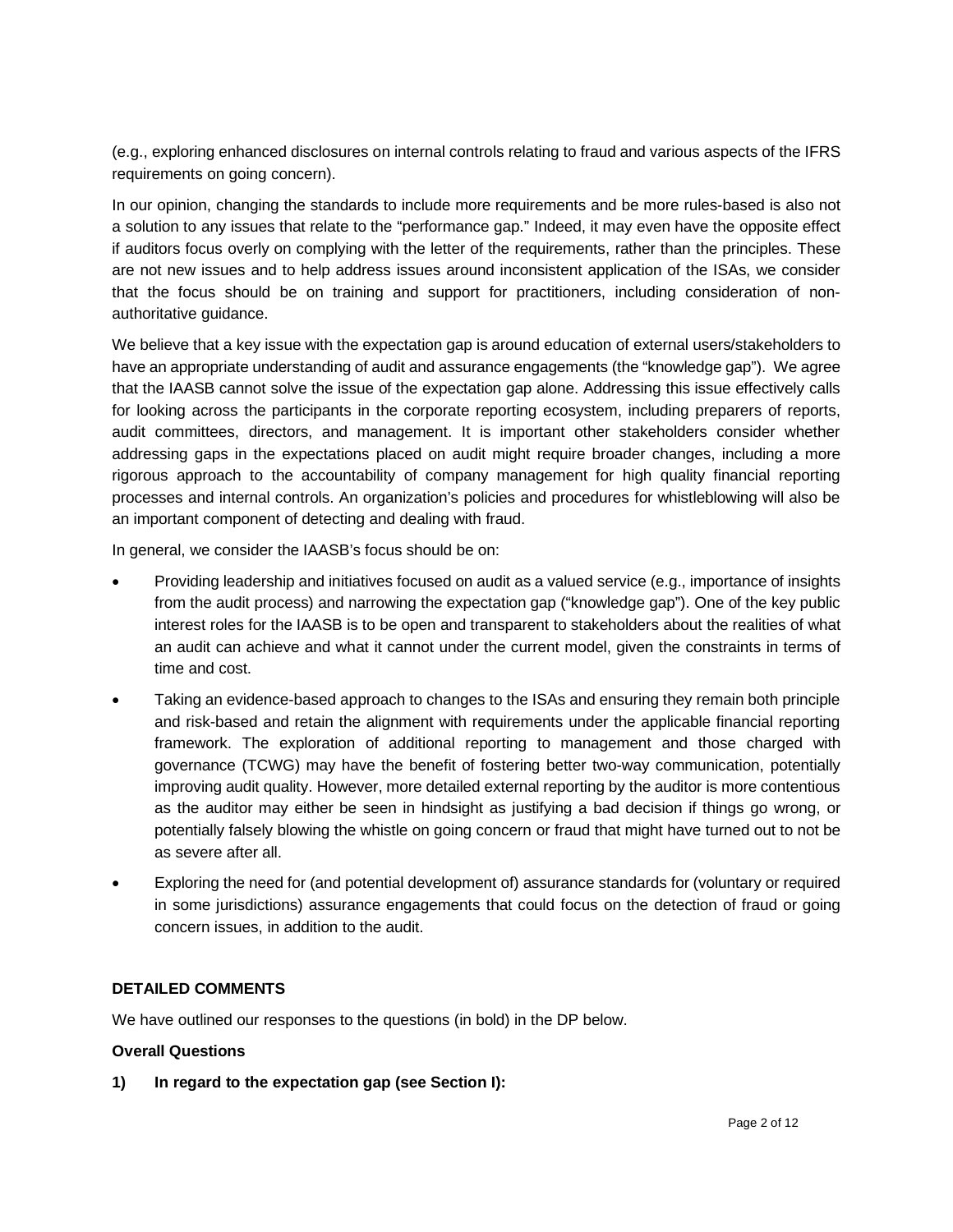### **a) What do you think is the main cause of the expectation gap relating to fraud and going concern in an audit of financial statements?**

We strongly agree that each participant in the financial reporting ecosystem has an essential role that contributes to high-quality financial reporting. Unfortunately, very often with corporate collapses or significant accounting restatements, it is the auditor's role which is challenged first by the media, politicians, and other commentators, before also considering the responsibilities of management, boards, and audit committees. This significantly contributes to the general perception that the auditor must be responsible which impacts the expectation gap.

Globally, many thousands of audits are performed annually—in the public interest and in accordance with high-quality international standards for audit and ethics. From this perspective the number of significant audit failures is extremely low. It is also likely that the expectation gap around fraud and going concern is more acute when it leads to large companies going bankrupt than for SMEs. The level of attention given to the auditor's potential role in a small number of recent corporate failures leads to misperception of problems with audit and potentially invites overreaction.

IFAC's [Achieving High-Quality Audits](https://www.ifac.org/what-we-do/speak-out-global-voice/points-view/achieving-high-quality-audits#toptab-2-the-right-people) Point of View (the IFAC Audit PoV) notes that achieving high-quality audits (which includes in relation to fraud and going concern) requires a well-functioning ecosystem involving a number of factors and participants including the right people, the right governance, and the right regulation. The five elements in the IFAC Audit PoV discussed must all work together to produce the right audit that meets the expectations of stakeholders. The quality of audit must be assessed by the right measurements. In the absence of any of these components, the audit may not meet the expectations of stakeholders.

The IAASB's reference to the ACCA's description of three components of the expectation gap: the "knowledge gap," "performance gap" and "evolution gap" is helpful. The significance of the gap is likely to vary internationally, and measuring its extent objectively is inherently challenging as there are many different expectation gaps, even between those in the same stakeholder groups. We agree that some users of financial statements and other stakeholders may misunderstand the role of auditors and requirements of the ISAs in relation to others in the financial reporting ecosystem. In addition, there can be a lack of understanding that management and those charged with governance have the primary responsibility for the prevention and detection of fraud and assessing the entity's ability to continue as a going concern. One of the factors contributing to the expectation gap is a failure to understand the situation auditors face in reporting on matters such as going concern in the absence of adequate reporting to investors and employees by directors, which may also lead to calls for auditors to address issues that are unreasonable (i.e., an unreasonableness gap).

The role of the audit is to test the veracity of management's assertions as presented in the financial statements, which means that the auditor cannot be the original source of information about a company. Client confidentiality regulations also generally prohibit this. If the auditor finds that a company has presented information incorrectly, including its omission, such that the financial statements are materially misstated the auditor cannot form a so-called clean opinion, whereas if the auditor considers the impact of a misstatement to be immaterial a clean opinion can be expressed. Understanding the difference between material and immaterial in this context is likely to be a challenging part of the expectations gap. Therefore,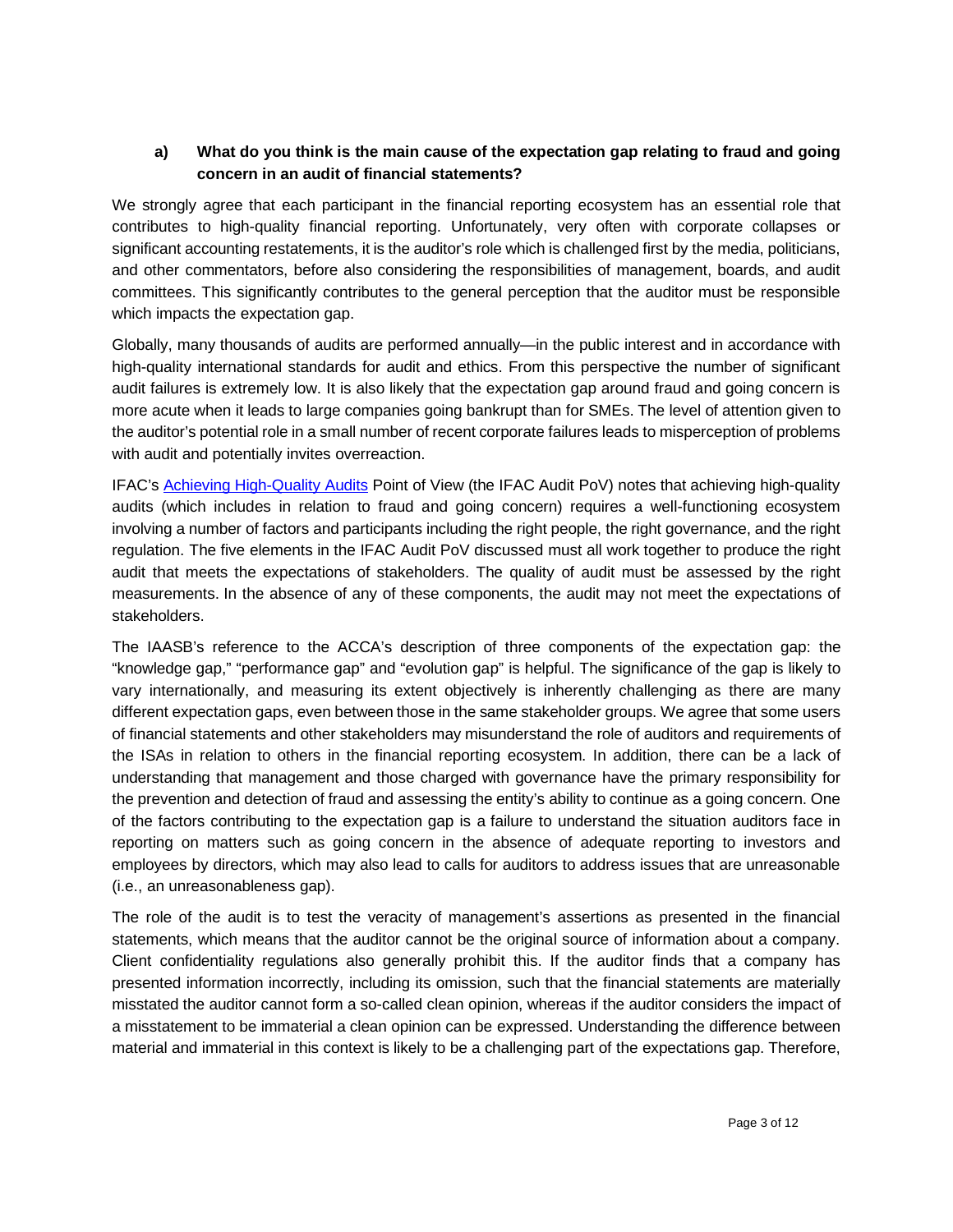the IAASB could explore how it might best foster a better understanding of materiality in the context of the audit.

**b) In your view, what could be done, by the IAASB and / or others (please specify), to narrow the expectation gap related to fraud and going concern in an audit of financial statements?**

IFAC supports the IAASB taking an evidence-based approach to distinguish what aspects could possibly be addressed by standard setting and those aspects that may require action from others (e.g., professional accountancy organizations, regulators, investors, audit firms, academia etc.) in relation to the standards and their adoption and implementation. We agree that the IAASB alone will not be able to address such a perennial issue, but it does have a key role in exploring how it can narrow the expectation gap and in demonstrating leadership (such as through the DP and Roundtables), while encouraging others in the financial reporting ecosystem to also act. For example, one need identified is for more case studies which cover what went wrong in different fraud examples and what the various stakeholders can learn.

#### **Education and Training**

We note the suggestion that both forensic accounting and fraud awareness could be enhanced as part of the formal qualification and continuous learning process for financial statement auditors. The IFAC Audit PoV encouraged Professional Accountancy Organizations (PAOs) to ensure professional accountants have access to relevant, high-quality continuing education and certification programs. It is vital that education takes full account of the growing need for technological competence, forensic accounting, and fraud awareness. The International Accounting Education Standards Board's (IAESB) [3](#page-3-0) [four](https://www.iaesb.org/news-events/2019-10/new-education-standards-focus-enhancing-accountancys-technology-and-skepticism-skills) International Education Standards (IESs) addressing learning and development for information and communications technologies (ICT) and professional skepticism are effective from January 1, 2021. Whilst it is important for technological competence and fraud awareness to be part of initial and continuing education, forensic accounting is often a post-qualification specialization.

We see a crucial role for audit firms to ensure all staff receive specific fraud training (e.g., on fraud indicators and issues such as confirmation bias). In addition, a greater emphasis could be placed on introducing unpredictability by requiring auditors to adapt or change their audit procedures. In this context it is highly important that the IAASB remains committed to developing principles-based standards that allow innovation where appropriate. Establishing and maintaining a proper tone and culture around fraud, honesty and ethics and professional skepticism is important for the firm's leadership. Engaging with client's management and those charged with governance can be challenging for individual staff, so having confidence they will be supported by senior leadership is important.

We note that the new IAASB Quality Management standards are a positive development in this regard, as well as the recent IESBA [revisions](https://www.ethicsboard.org/publications/final-pronouncement-revisions-code-promote-role-and-mindset-expected-professional-accountants) to the *International Code of Ethics for Professional Accountants (including International Independence Standards)* (the Code) to better promote the role and mindset expected of all professional accountants. The revisions aim to reinforce the importance of the profession's public interest responsibility by stimulating professional accountants to better demonstrate the role, mindset and behavioural characteristics expected of them.

<span id="page-3-0"></span><sup>&</sup>lt;sup>3</sup> Note the IAESB is now part of IFAC's new approach to Accountancy Education.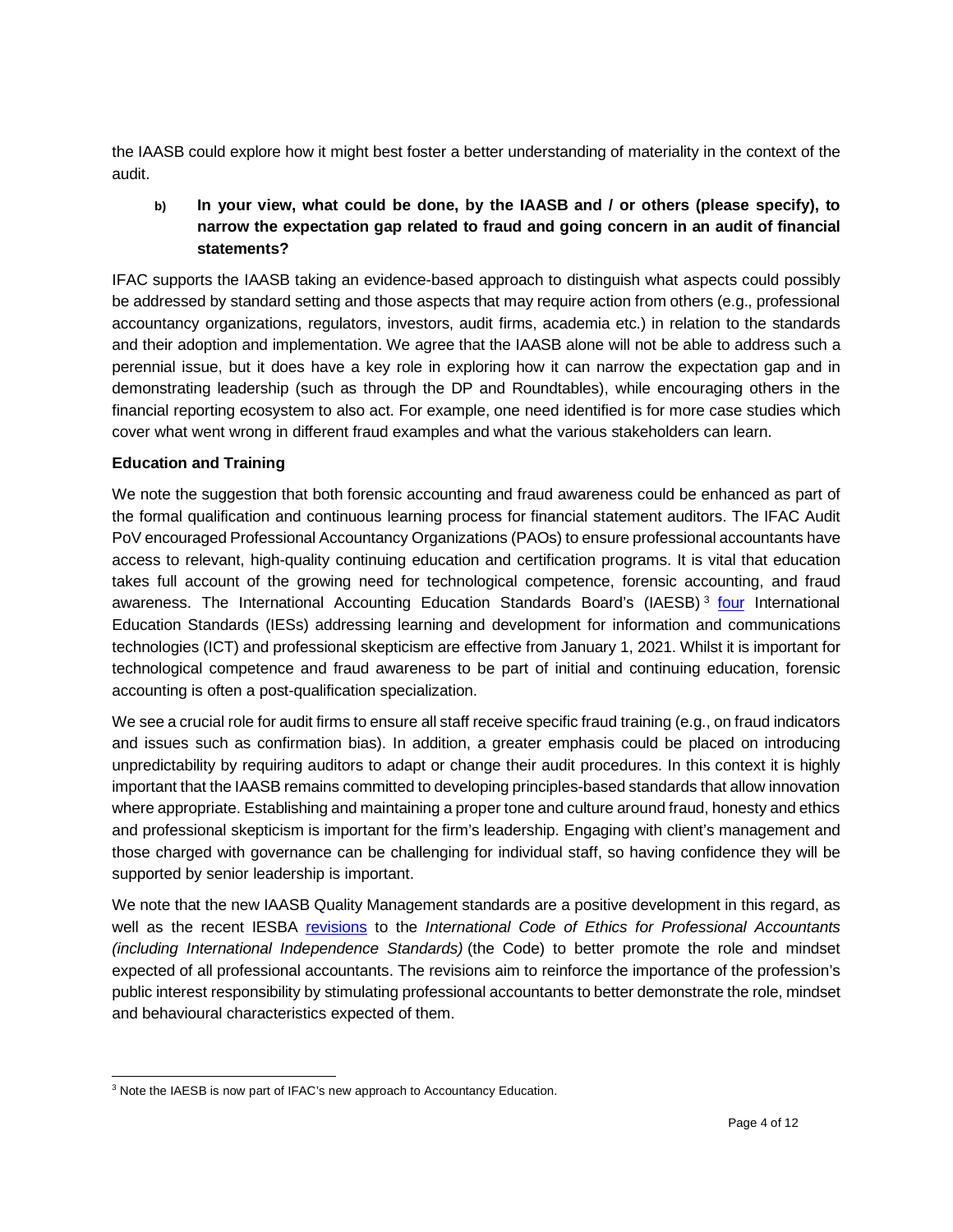IFAC acknowledges the suggestion that the use of forensic procedures/specialists on an audit engagement may be an effective way to reduce the risk of undetected fraud (recognizing the need to apply relevant ethical requirements, including independence). Guidance for when to apply forensics (e.g., how much, where and by whom) might be needed to determine whether forensics are needed. The procedures are similar to those used in an audit – the difference is that forensics focus intensively on certain matters and go into more depth etc. Some forensic-type procedures might by performed by the audit firm and we note that SMPs may be at a disadvantage when they need to engage external forensic specialists as the cost can be higher compared to larger firms who are able to access inhouse forensic specialists.

We also recognize that data or information technology experts may be used to help perform procedures using advanced technologies to test full populations or identify populations subject to greater risk. It is important for audit firms to ensure they have training specifically on fraud and the use of technologies as appropriate to their audit client's circumstances. We note that with respect to large public accountancy practices, the multidisciplinary firm model best supports bringing this type of additional expertise to more audits. Guidance could be helpful to practitioners on how to investigate and conclude in different going concern examples and circumstances, since ultimately professional judgement is needed in determining the appropriate response in individual audit circumstances.

In general, IFAC also considers that other professional organizations responsible for training and certification of members who rely on financial information (e.g., investors) also play an important education and training role. For example, in relation to communicating the benefits and limitations of audit and assurance engagements.

#### **Value of Audit**

In the 2019 IFAC Survey<sup>[4](#page-4-0)</sup> "users not valuing audit as a service" was the most significant matter impacting the audit environment for audits of less complex entities. IFAC believes that audit stakeholders—particularly company boards, governing bodies, and management—should view audit as a value-added process rather than a compliance exercise that simply results in an audit opinion on the financial statements (see the IFAC Audit PoV). The IAASB and other stakeholders should continue to highlight the value of audit, including the importance of insights from the audit process (e.g., weaknesses in internal controls) to management and TCWG. A related area is for audit firms to ensure that staff also have appropriate training in communication (e.g., "soft skills").

#### **External Messaging**

It is always appropriate to evaluate the root causes of audit deficiencies. We believe the stakeholders in the accountancy profession are committed to continuous improvement, recognize the negative consequences of audit failures, and take their public interest role seriously. However, we consider that the profession, as a whole (including regulators), needs to be more robust in challenging statements made by politicians and commentators in the media about the role of the auditor and more clearly explain what an audit actually is, what it is designed to do, and the inherent limitations involved.

One of the challenges for the accountancy profession is attracting talent<sup>5</sup>, especially in the field of audit. A more positive portrayal in the media about the value and role of an audit of financial statements for all

<span id="page-4-0"></span><sup>4</sup> The IFAC survey was conducted between June 19 – September 12, 2019. It received 1,706 responses from 142 countries.

<span id="page-4-1"></span><sup>&</sup>lt;sup>5</sup> For example, 54% of SMPs had difficulty attracting next generation talent in the IFAC 2018 Global SMP Survey.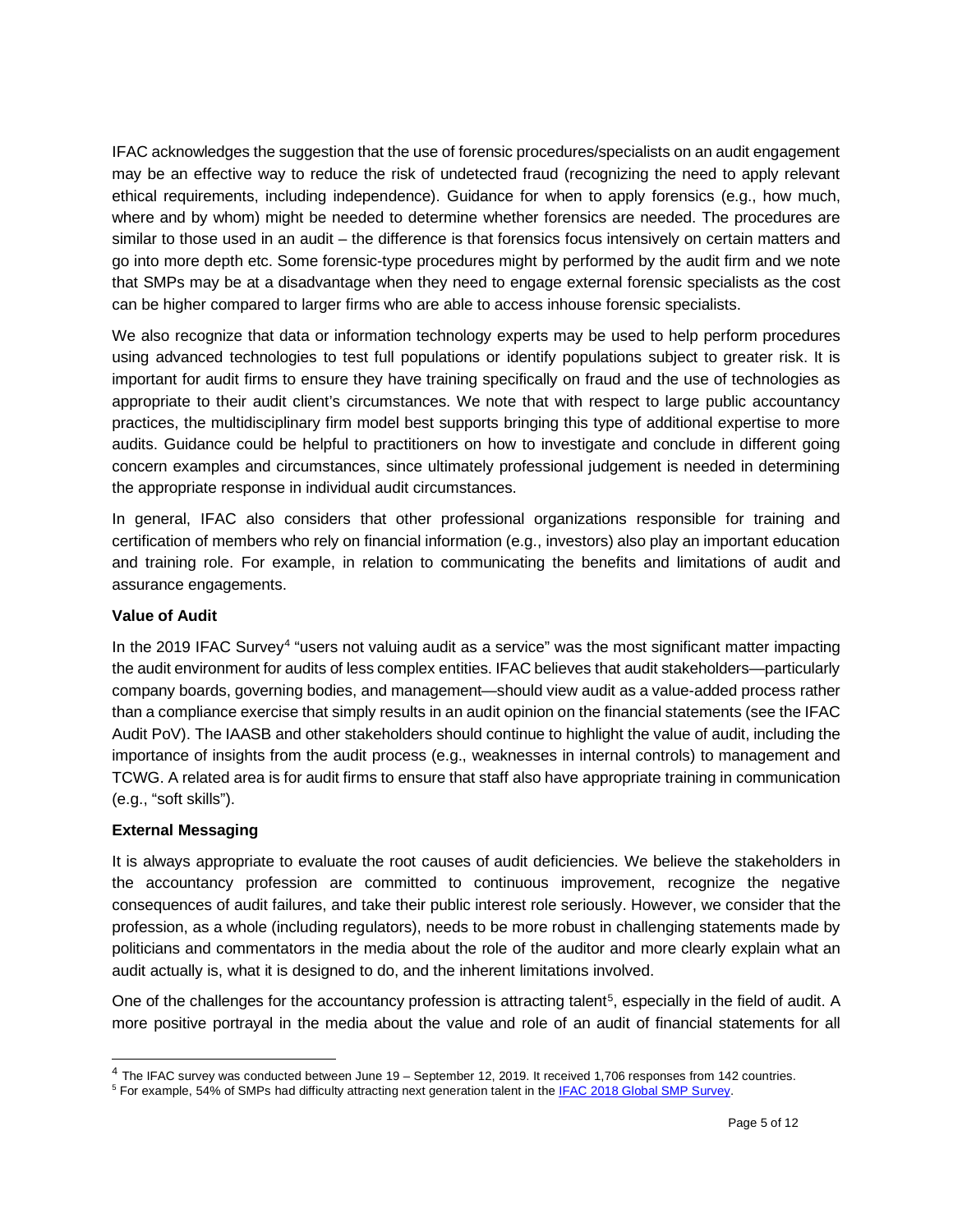stakeholders may also help address this important issue. This matter was highlighted well by Sir Donald Brydon in 2019: *"It is not auditors that cause companies to fail, that's the result of the actions of directors. I'm a little troubled by the current mood that reaches for a shotgun aimed at auditors every time there's a corporate problem. Audit needs to be an attractive profession that attracts the brightest and the best who can have confidence that a good piece of professional work will not be misdescribed in times of stress" [6.](#page-5-0)*

- **2) The paper sets out the auditor's current requirements in relation to fraud in an audit of financial statements, and some of the issues and challenges that have been raised with respect to this (see Sections II and IV). In your view:** 
	- **a) Should the auditor have enhanced or more requirements with regard to fraud in an audit of financial statements? If yes, in what areas?**
	- **b) Is there a need for enhanced procedures only for certain entities or in specific circumstances? If yes:** 
		- (i) **For what types of entities or in what circumstances?**
		- (ii) **What enhancements are needed?**
		- (iii) **Should these changes be made within the ISAs or outside the scope of an audit (e.g., a different engagement)? Please explain your answer.**

IFAC supports a principles-based approach to standard setting and believes that changes to the ISAs should be founded on robust evidence.

In general, the existing requirements that already require additional procedures when fraud is suspected or identified (i.e., are scalable) and the recently completed revised standard on risk identification and assessment ISA 315 (Revised 2019)<sup>[7](#page-5-1)</sup> are considered appropriate and therefore the ISAs do not require farreaching changes.

We are concerned that Alternative A - enhanced procedures to all entities as part of the audit (no matter if there is a specific fraud risk or not) would not be practical or cost effective for the majority of audits. While different stakeholders' interests differ, a suspected fraud leading to a material misstatement has to be addressed whatever the type of entity. If the client will not cooperate (i.e., investigate properly itself or pay for the audit to cover this with forensics if necessary) the auditor faces a scope limitation and likely disclaimer of opinion.

We also note that a fraud in an SME and fraud in a large entity are potentially very different, which may need to be considered by the IAASB as it considers any work it undertakes going forward.

The enhancement of procedures only for entities where certain specific triggers have been met (e.g., only in circumstances where there is reasonable suspicion of fraud), which is included as one of the descriptions in Alternative B (enhanced procedures apply conditionally as part of the audit the audit depending on facts and circumstances), would be in line with the ISAs being principles-based and taking a risk-based approach. Guidance for when to apply forensics (what tests, how much, where and by whom) might be needed e.g., providing clarity when indications are sufficiently strong as to warrant further measures. However, this needs to be balanced with the fact the auditor is required to obtain reasonable but not

<sup>&</sup>lt;sup>6</sup> [Interview: Sir Donald Brydon on the future of audit | ICAS](https://www.icas.com/thought-leadership/trust/sir-donald-brydon-interview-future-of-audit)

<span id="page-5-1"></span><span id="page-5-0"></span><sup>7</sup> ISA 315 (Revised 2019), *Identifying and Assessing the Risks of Material Misstatements*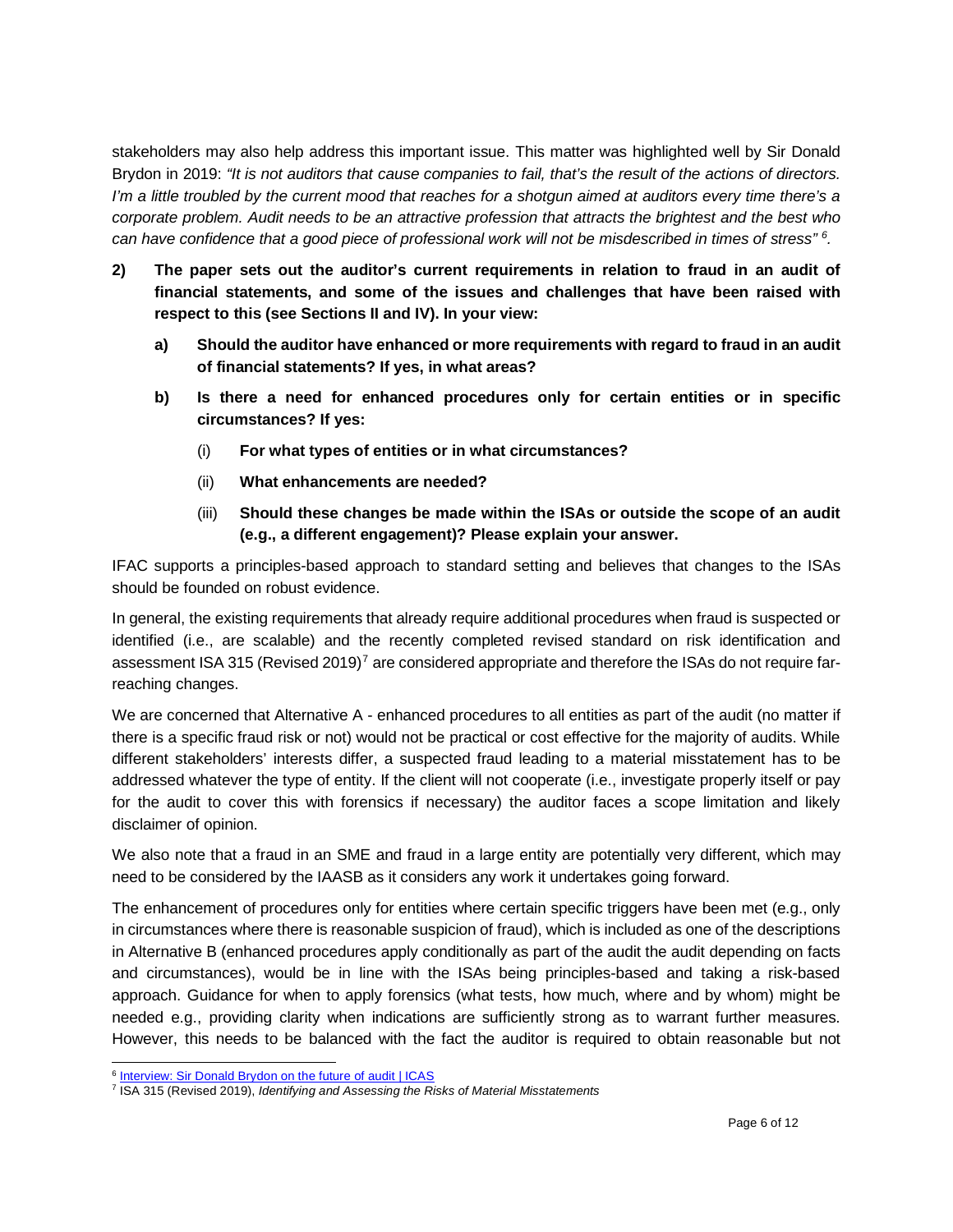absolute assurance that the financial statements are free from material misstatement and an unreasonable trigger should not result in disproportionate audit work being undertaken.

We note the cost is likely to be proportionately higher for SMPs who may need recourse to external forensic services, compared to those able to access inhouse forensic specialists. In addition, as noted in the DP, ISA 240 (A35) already includes that auditors may respond to identified risks of material misstatement due to fraud by assigning additional individuals with specialized skills and knowledge, such as forensic and IT experts, to the engagement. The IAASB could also explore a better clarification on the way the auditor would connect fraud risk factors to the assessment of risk of material misstatement at both assertion levels and financial statements as a whole.

Overall, we are not convinced that changes to the ISAs will address the "performance gap" or make a meaningful difference under the current audit model (i.e., reasonable assurance and the opinion required of the auditor). It may therefore be worthwhile exploring enhanced procedures required conditionally outside the scope of the audit depending on facts and circumstances (Alternative C, e.g., introducing a new subjectmatter specific standard related to fraud for these circumstances). In IFAC'[s response](https://www.ifac.org/system/files/publications/files/IFAC-Response-to-Brydon-Review-June-7-2019.pdf) to the Brydon Review it was noted that unless an engagement is fraud specific, the annual audit is unlikely to be the appropriate vehicle for detecting fraud. The IAASB could explore the need (and potential development) of assurance standards for complimentary (voluntary or required in some jurisdictions) assurance engagements. For example, management and TCWG may seek enhanced support (specific assurance engagements) from the auditor if they have concerns on specific matters or where national legislation might require auditors to perform supporting assurance services supplementary to the audit for certain entities.

In our view, the IAASB's immediate focus should be on developing support material outside the ISAs (nonauthoritative guidance) and encouraging other stakeholders (e.g. PAOs and audit firms) to provide further education and training. For example, this could address the mind-set of the audit team and issues such as unconscious bias, which may occur during the phases of fraud identification and fraud response procedures.

**c) Would requiring a "suspicious mindset" contribute to enhanced fraud identification when planning and performing the audit? Why or why not?**

# (i) **Should the IAASB enhance the auditor's considerations around fraud to include a "suspicious mindset"? If yes, for all audits or only in some circumstances?**

As outlined earlier, in October 2020 IESBA released the [revisions](https://www.ethicsboard.org/publications/final-pronouncement-revisions-code-promote-role-and-mindset-expected-professional-accountants) to the Code to better promote the role and mindset expected of all professional accountants. For example, it includes strengthening the fundamental principle of integrity by emphasizing the importance of having the strength of character to act appropriately, a new requirement for professional accountants to have an "inquiring mind" when applying the conceptual framework (this differentiates having an inquiring mind from the exercise of professional skepticism when performing audits, reviews and other assurance engagements), as well as emphasizing the importance of being aware of one's bias in the exercise of professional judgment.

IFAC is not convinced that requiring a "suspicious mindset" would contribute to enhanced fraud identification when planning and performing every audit. This is similar to the IAASB recognition that "merely asking auditors to be 'more skeptical' will not drive the behavioral change needed". The key would be what a suspicious mindset means and what additional requirements would need to be performed. We would also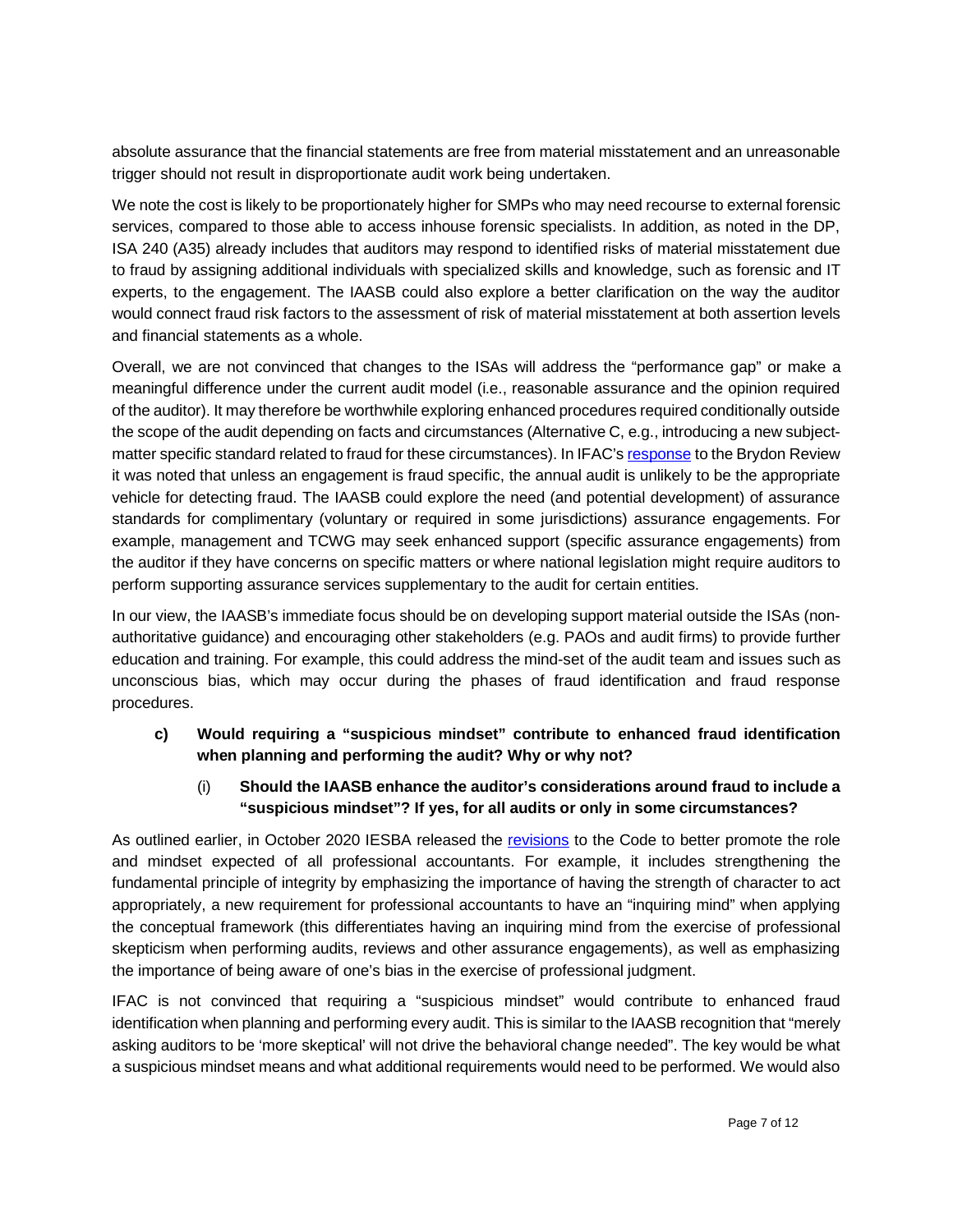be concerned about the potential cost implications (e.g., proving the validity of every document), as well as the impact on the auditor-client relationship.

We believe that it is more important to focus on education, training and support on "professional skepticism" (e.g., through sharing of actual fraud cases, behavioral aspects/ risks that are red flags in a company culture etc.), as well as the new IESBA role and mindset pronouncements (effective as of December 31, 2021), rather than introduce new terminology to the ISAs.

Please note that IFAC's SMP Advisory Group closely followed the IESBA project on role and mindset expected of professional accountants, providing a number of comment letters for the Board and Task Force's consideration, feedback during various meetings, as well as a formal [response](https://www.ifac.org/system/files/publications/files/Professional_Skepticism_Meeting_Public_Expectations.pdf) to the initial Consultation Paper on *Professional Skepticism – Meeting Public Expectations* and a [response](https://www.ifac.org/system/files/publications/files/SMPC-Comment-Letter-IESBA-Proposed-Revisions-Code-Promote-Role-Mindset-Expected-Professional-Accountants.pdf) to the Exposure Draft *Proposed Revisions to the Code to Promote the Role and Mindset Expected of Professional Accountants*.

# **d) Do you believe more transparency is needed about the auditor's work in relation to fraud in an audit of financial statements? If yes, what additional information is needed and how should this information be communicated (e.g., in communications with those charged with governance, in the auditor's report, etc.)?**

We believe that it is imperative for the public to be able to have an appropriate level of trust in the information provided by companies as being of a standard where they can have confidence it has been prepared with the necessary integrity and due care to enable quality and reliable reports to be produced.

In our opinion (as outlined earlier) the issue of addressing public trust in the profession is also one of educating the users of information about the different types of reports and roles of professional accountants. This includes an awareness that there is an underlying requirement that certain standards must be adopted by a professional accountant to prepare quality output, as well as that the depth of work performed by practitioners and therefore the individual degree of reliance on information provided by a client differs significantly depending on the type of the engagement.

The focus on material misstatements is not well understood – i.e., the role of "materiality" – in the context of fraud, since instances or suspicions of fraud that the auditor determines as having not led to material misstatement of the financial statements are not reflected in the auditor's opinion. The only way to communicate these publicly is via Key Audit Matters (KAM) following ISA 701<sup>[8](#page-7-0)</sup>. The auditor's report is already criticized as being too long. If the auditor's report included the specific procedures performed to address risks of material misstatement due to fraud it would lengthen it further. In addition, there is a risk these procedures would become "boilerplate". It is also noted that there are a lot of concerns that auditors would be open to accusations of having made false accusations if reporting publicly on fraud findings where it is found that a fraud has not been perpetrated.

The requirements in ISA 240 (para. 41-43) on communications to management and TCWG are considered appropriate. We consider that this is the place of auditor reporting of instances or suspicions of fraud that the auditor determines as having not led to material misstatement of the financial statements, rather than in the auditor's report. For example, para. 43 includes "in the auditor's judgement" for which the relevant

<span id="page-7-0"></span><sup>8</sup> ISA 701, *Communicating Key Audit Matters in the Independent Auditor's Report*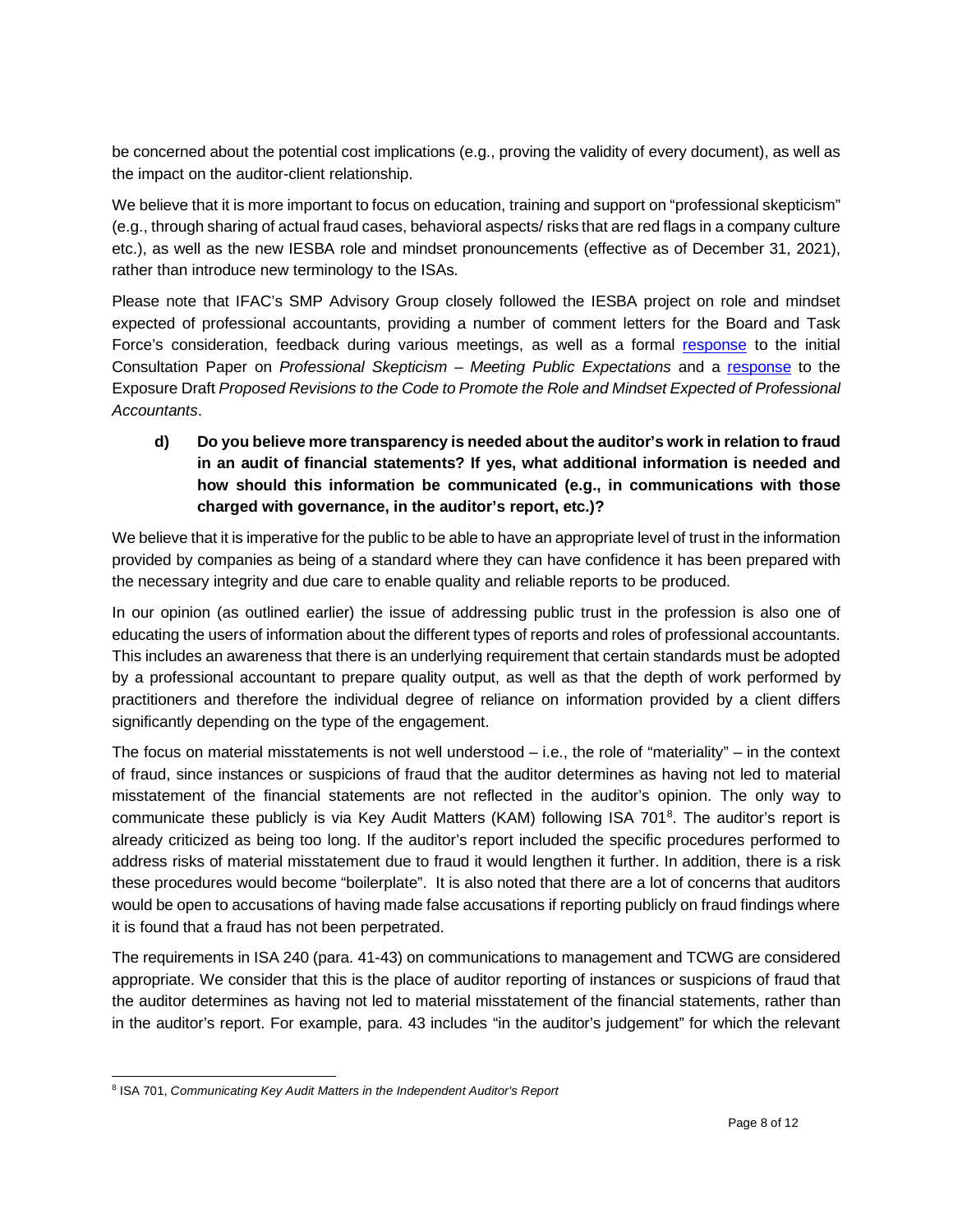application material is helpful. The communication is intended to facilitate a corrective action where needed and so it is proactive.

Before considering any changes to the ISAs there would be a need to investigate ways in which the audit clients can monitor and disclose the existence and operation of the company's internal controls to prevent fraud in financial statements or non-financial information. The IAASB may therefore need to coordinate with the financial reporting standard setting bodies, such as IASB to require management to report more. An alternative could be where companies voluntarily disclose and explain a related internal control system to prevent material fraud (or material fraud-related compliance management system), which could then be subject to assurance (outside the scope of the current audit model).

- **3) The paper sets out the auditor's current requirements in relation to going concern in an audit of financial statements, and some of the issues and challenges that have been raised with respect to this (see Sections III and IV). In your view:** 
	- **a) Should the auditor have enhanced or more requirements with regard to going concern in an audit of financial statements? If yes, in what areas?**
	- **b) Is there a need for enhanced procedures only for certain entities or in specific circumstances? If yes:** 
		- (i) **For what types of entities or in what circumstances?**
		- (ii) **What enhancements are needed?**
		- (iii) **Should these changes be made within the ISAs or outside the scope of an audit (e.g., a different engagement)? Please explain your answer.**

The Covid-19 pandemic continues to have a major impact on organizations of all sizes and industry sectors, with many small businesses being significantly affected as they can lack key components to withstand adverse conditions (e.g. strong reserves, skills and experience, Government grant support etc.) and therefore the ability to sustain their operations.<sup>[9](#page-8-0)</sup> The extremely challenging business environment and level of uncertainty about future earnings for the foreseeable future will, in many cases, likely make the going concern assessment by management extremely challenging.

We note the potential solution to require auditors to explain how they evaluated management's assessment of the entity's ability to continue as a going concern and, where relevant, key observations arising with respect to that evaluation, even where the auditor concludes through their work on management's assessment that no material uncertainties exist.

One of the key challenges facing audit firms in conducting the required procedures related to going concern is often a lack of formal documented forecasts, especially by SMEs' management and TCWG. This can also be challenging if the businesses survival depends on the owner's funds (and willingness to invest) and therefore obtaining the evidence to support those assertions. Some companies may also not be willing to openly talk to the auditor about a potential liquidation, bankruptcy or financial effects that may lead to the conclusion that the company will not be able to carry out its activities in the near future and therefore not

<span id="page-8-0"></span><sup>&</sup>lt;sup>9</sup> The lates[t OECD](http://oecd.org/coronavirus/policy-responses/coronavirus-covid-19-sme-policy-responses-04440101/) SME Survey identified the impact with more than half of SMEs facing severe losses in revenues, one third fear to be out of business without further support within 1 month and up to 50% within three months.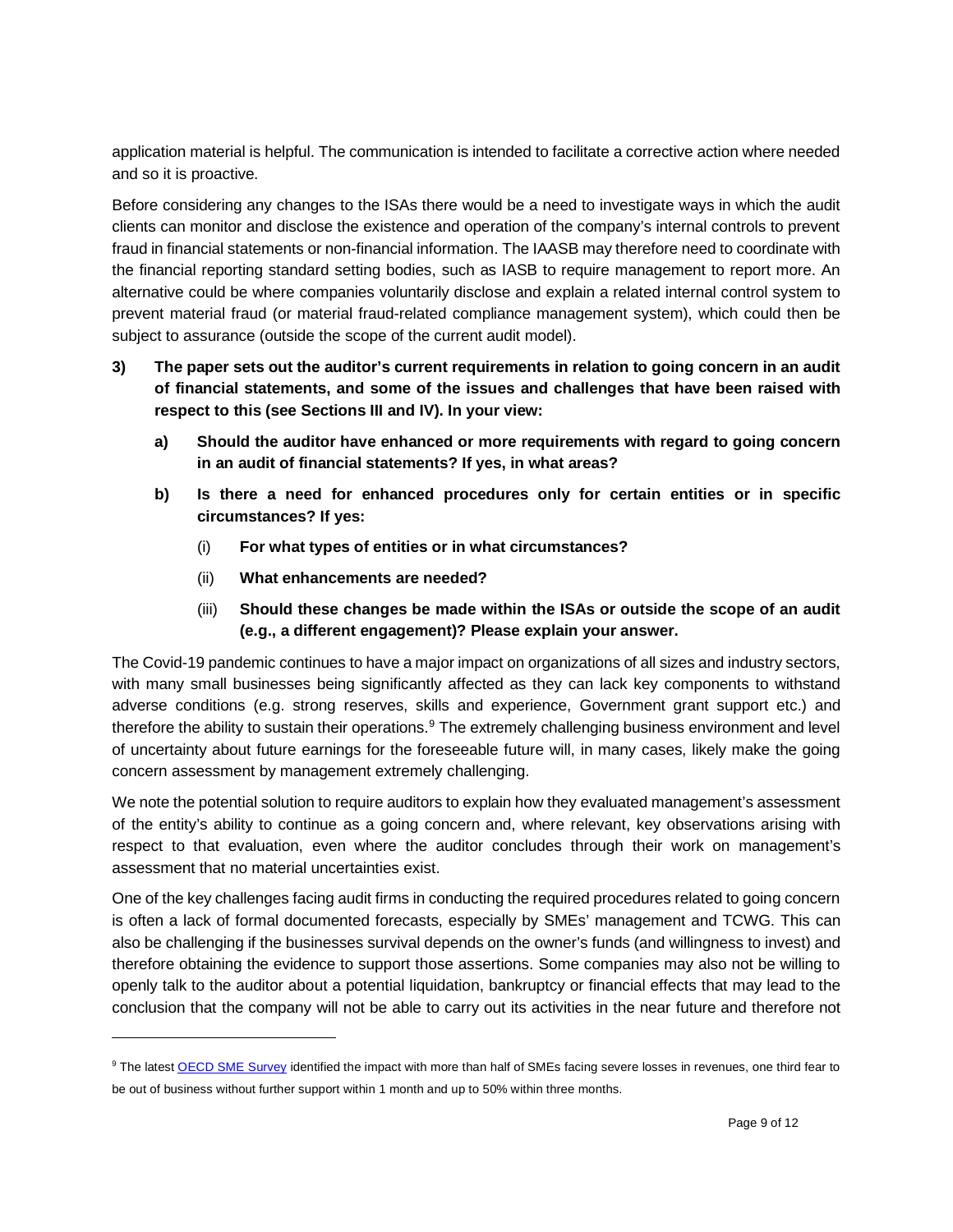generate cash flows to cover operating expenses and debts, especially if this could result in restricting financing from third parties, including financial institutions.

Supplying original information is not the auditor's role and it is not appropriate for auditing standards to override the applicable financial reporting framework, which also stipulate the time period assessed. There would need to be a requirement for management to always provide detailed disclosures regarding its assessment of the entity's ability to continue as a going concern in order for the auditor to be able to offer any detailed observations on such disclosures. As noted in the DP, alignment would need to be retained between the requirements under the applicable financial reporting framework and the auditing standards. The IAASB may thus need to coordinate with the financial reporting standard setting bodies, such as IASB.

We are also concerned that such a change may impact the expectation gap. The historical financial statements are at a point in time and they neither contain nor serve as a forecast but are often taken to encompass an implicit assertion about future performance or a presumption about the future viability of a company – this may be enhanced with a longer timeframe. The longer the period the less reliable the assumption. Even if the ISAs were amended the risk of error would still be present and the pandemic has highlighted how difficult predictions can be.

To some extent the calls in this area might be confused with discussions in the area of non-financial information and around sustainability of business models and companies' resilience to withstand risks. Over time, expanded external reporting (EER) and related assurance may help mitigate large, high-profile, unexpected corporate failures.

#### **c) Do you believe more transparency is needed:**

(i) **About the auditor's work in relation to going concern in an audit of financial statements? If yes, what additional information is needed and how should this information be communicated (e.g., in communications with those charged with governance, in the auditor's report, etc.)?** 

In an interconnected, globalized marketplace, any form of modification to the auditor's opinion regarding an entity's viability can serve to hasten corporate failure. The auditors should have sufficient knowledge of the business and external environment factors to be able to evaluate management's assessment, or where appropriate the assessment of those charged with governance, of the entity's ability to continue as a going concern. But management and TCWG bear the ultimate responsibility for recognizing material issues (whether identified during the audit or otherwise), notifying stakeholders, and taking appropriate mitigating action.

The auditor's report includes the responsibilities of management and TCWG and already explains the auditor's responsibilities for the audit of financial statements, which includes the responsibility to conclude on the appropriateness of management's use of the going concern basis of accounting and, based on the audit evidence obtained, whether a material uncertainty exists related to events or conditions that may cast significant doubt on the company's ability to going concern etc.

As indicated above, changes to introduce further transparency would need alignment with the requirements of the applicable financial reporting framework. For example, for management to always provide detailed disclosures regarding its assessment of the entity's ability to continue as a going concern. The auditor's report could then describe the work performed by the auditor on management's assessment. We note the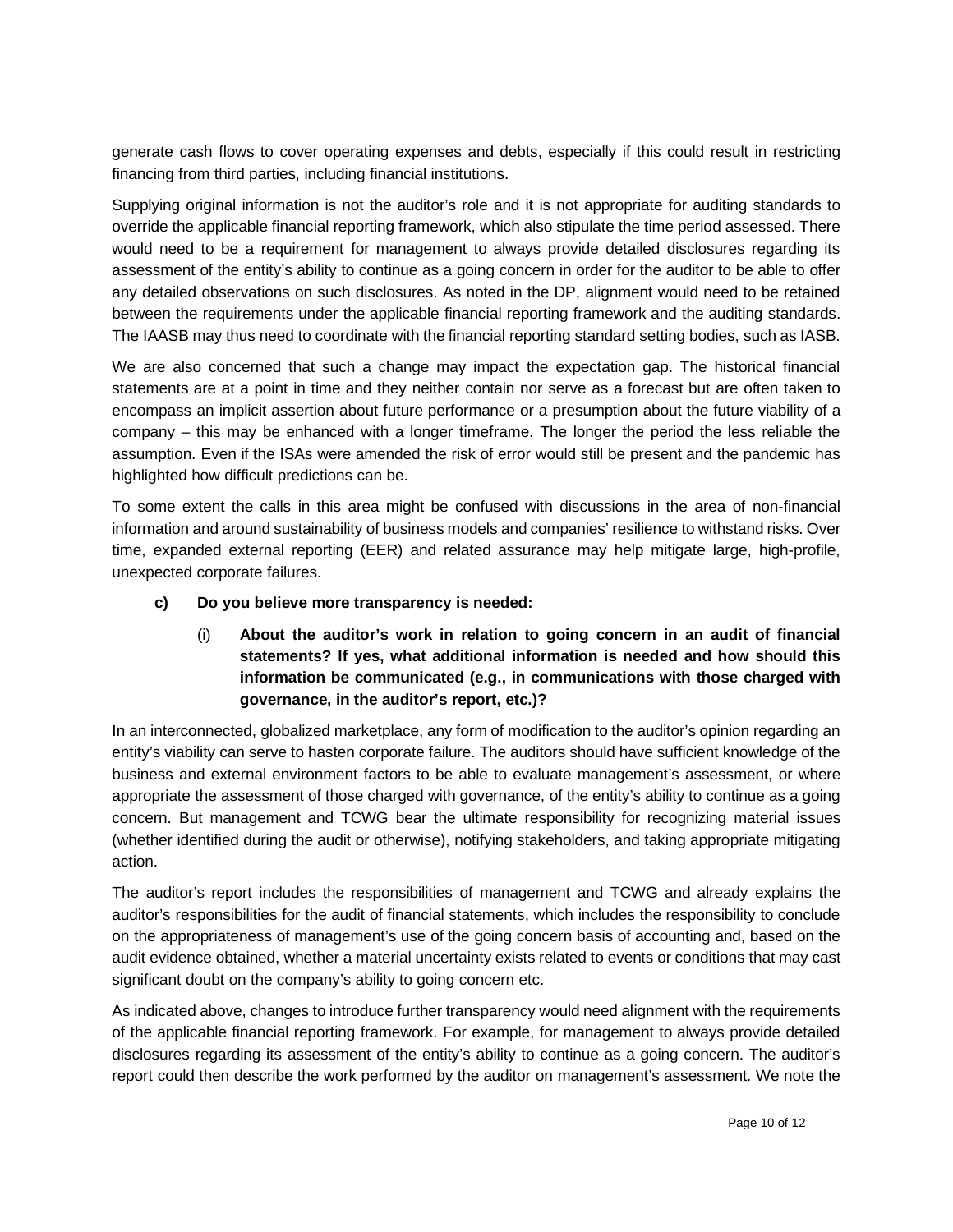developments in the UK and the specificity now included in the auditor's report related to the responsibilities of the directors in selecting the appropriate basis and the auditor's responsibilities.

IFAC also considers that more transparency may be helpful with regard to effective, two-way communications with management and TCWG relevant to the procedures undertaken by the auditor.

## (ii) **About going concern, outside of the auditor's work relating to going concern? If yes, what further information should be provided, where should this information be provided, and what action is required to put this into effect?**

The IAASB is interested in views on whether changes are needed with regard to going concern and other concepts of resilience (within the purview of the IAASB's remit). Audits already cover a large amount of forward-looking information, including the assumptions in valuation of many items on balance sheets. Every asset and liability reflects events expected to take place at some time in the future – the inflow or outflow of economic benefits. Notwithstanding, there are major challenges in going beyond the context of financial reporting and seeking to audit other forward-looking statements such as a business viability statement. There is a risk of boiler plating and not providing valuable information arising from the substantial risks involved in attesting to such a statement without adequate context.

ISA 720 deals with the auditor's responsibilities relating to other information, whether financial or nonfinancial information, included in an entity's annual report and there could be a "knowledge gap" with some stakeholders that the auditor's opinion on the financial statements does not cover the other information.

We believe the assertions of company boards and management represent the main source of information shareholders obtain other than from auditor's reports in respect to the financial statements. Investors and other stakeholders are increasingly demanding more, higher-quality information and insights about company performance, risks, opportunities, and long-term prospects than are available from the conventional financial reporting process. The emergence of Integrated Reports, Strategic Reports, Corporate Sustainability Reports, and other equivalents reflects shareholder and broader societal interest in expanded corporate reporting that examines current and prospective business environmental factors as well as an organization's accountability for all the resources (capitals) it utilizes. Over time, EER and related assurance may help mitigate large, high-profile, unexpected corporate failures given such reporting, particularly in the form of integrated reporting, provides investors and stakeholders greater transparency on their opportunities and threats to their strategy and business model.

IFAC'[s Enhancing Corporate Reporting Point of View](https://www.ifac.org/what-we-do/speak-out-global-voice/points-view/enhancing-corporate-reporting) supports a more holistic, extended corporate reporting framework that yields more useful information, including forward-looking information. To the extent that companies provide EER, this information (in the Annual Report, Corporate Sustainability Report, Strategic or Integrated Report, etc.) could also be subject to assurance outside the scope of the financial statement audit. This could assist in reducing the expectation gap that the audit can satisfy all stakeholder needs, and further highlight the importance of assurance on EER.

IFAC embraces the evolution of assurance services that better meet the needs of investors and a wider stakeholder group. For example, assurance of internal controls and risk management systems, fraud detection or forensic reviews, forward looking/ going concern assessments or disclosures that enhance corporate reporting. There are clear benefits of voluntary assurance services such as these (or required in